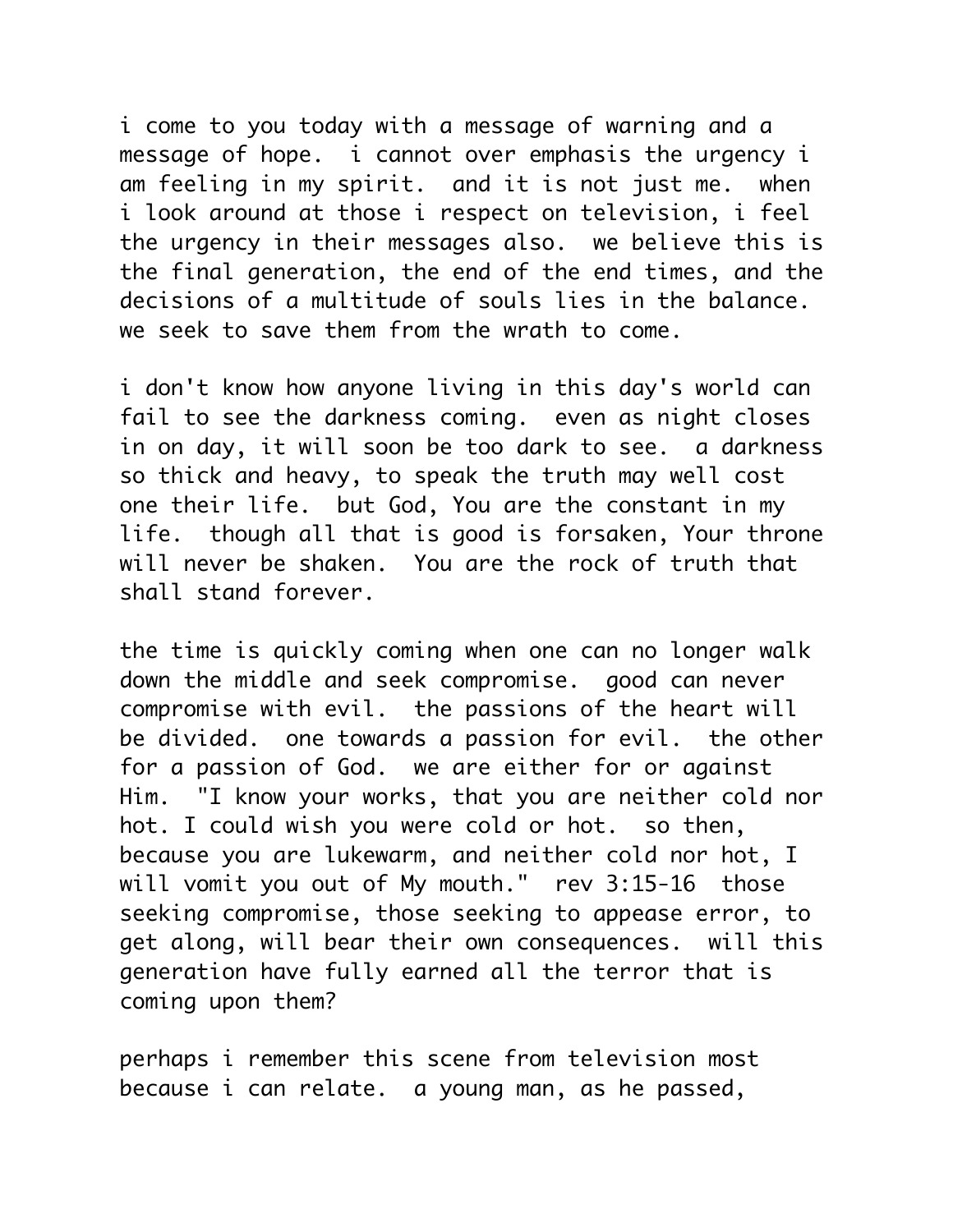purposefully tripped an old woman on a walker. he then turned to watch her fall. there was no compassion or sorrow. only a desire to be amused by another's hurt.

matthew 24 says there will be two in the bed and only one taken. sounds to me like there are a lot of people unequally yoked. if someone does not experience the rapture, they will have to live through a horror like the world has never known before. He says, "except those days should be shortened, there should no flesh be saved". matt 24:22

will the rapture come before the tribulation? i believe with all my heart it will. the flood didn't come until God shut the door of the ark. sodom wasn't destroyed until lot and his group were removed. the evil of the world differs from God's judgements. the word says there will be seven years of tribulation. a jewish wedding is seven days long. sounds like a perfect time for bride to become the wife. in rev 19 He calls her wife instead of bride.

the tribulation - a time like has never yet been known. all the death and pain that this world has known shall fail in comparison. (like the pain of a child constantly being molested in sex trafficking.) the seven seals, the seven trumpets, and the seven vials each containing their own separate punishments.

in the opening of the third seal it says, "see thou hurt not the oil and the wine". the wine could mean that luxury items will be in abundance, while items of necessity will be scarce. the oil could mean the Holy Spirit will still be there to redeem those who know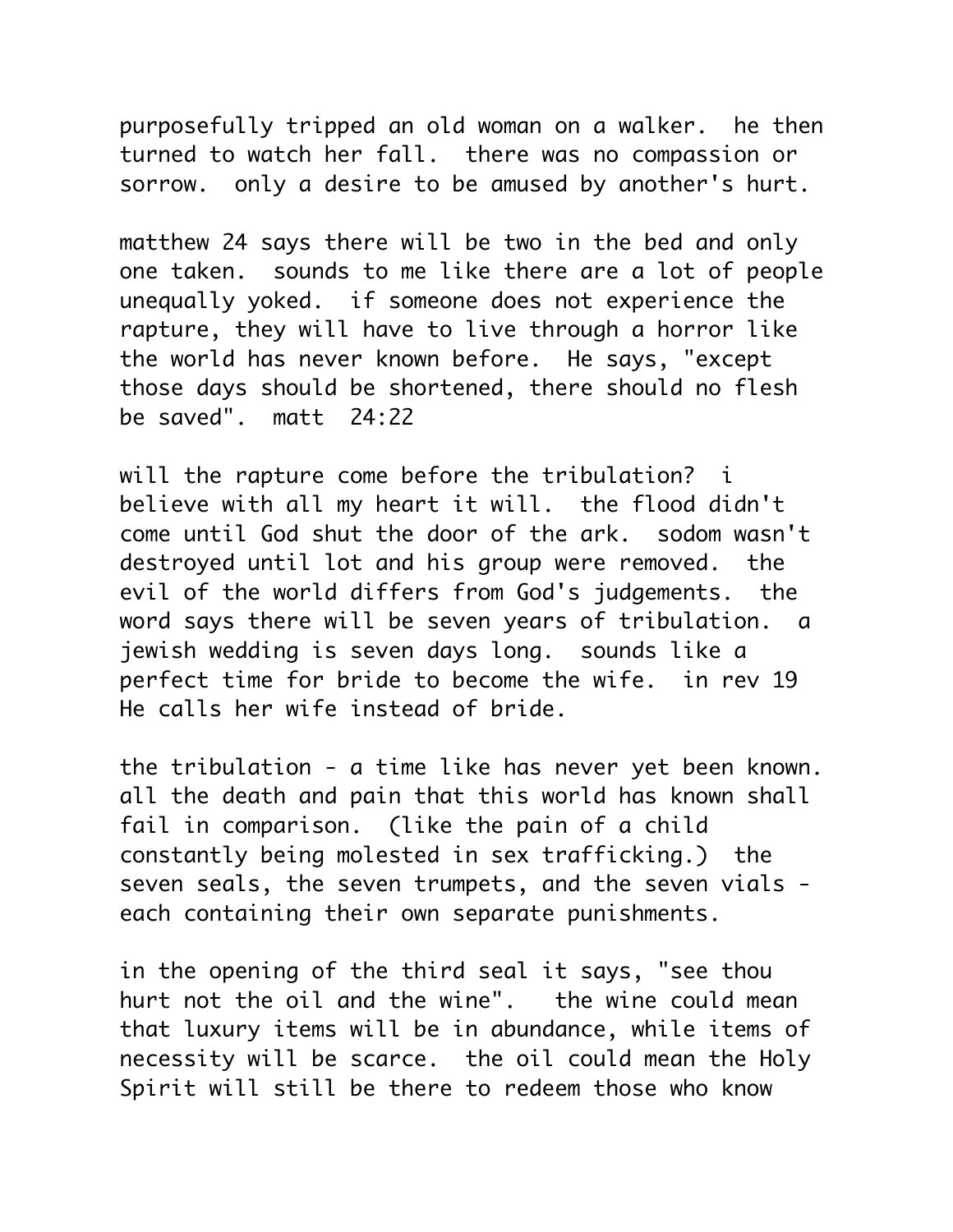they have missed the rapture (walking a compromised life). millions may be saved during the tribulation, but will their martyrdom be the cost? there will be 144 thousand jews evangelizing, along with the two witnesses prophesying. (i don't know if they are real jews or represent those with the truth.)

and then we go to the fourth seal. there will be death by many means, including by the beasts of the earth. God will remove the fear of man from the beasts which He placed on them in genesis 9. "and the fear of you and the dread of you shall be upon every beast of the earth." gen 9:2 will the little pet you love turn upon you with a fierceness you have never seen? things will be so horrible that "men seek death, and shall not find it; and shall desire to die, and death shall flee from them." rev 9:6 and what of the judgements to come?

considering all these things, are you still apathetic or fearful about sharing your faith? are you willing to doom someone to all this suffering simply because you might be laughed at? who knows what preparation the Holy Spirit has done in another's heart or what they might be going through? they might be fruit ripe for picking. the groundwork may have been laid by others, and you may be the last chance someone has to receive. they may also be someone who has never heard of this great gift.

years ago, i printed up a little tract. the front of it said "a gift for you". inside was the message of the gospel. a friend and i used to leave our tip inside it every where we ate or we just handed it out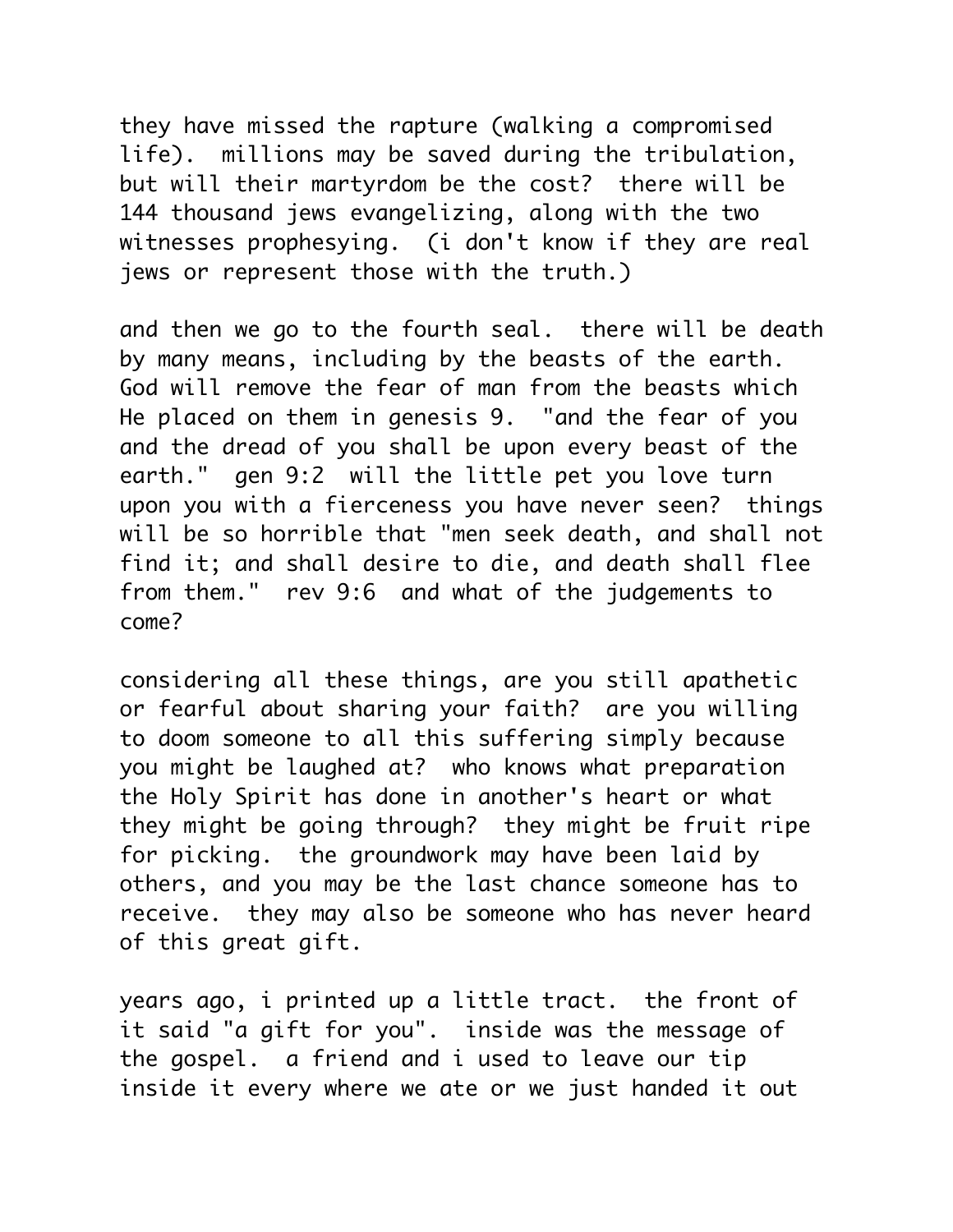at random. everyone always opened it up to see what the gift was. (everyone loves a free gift.) whether they received it or not was up to them. it always is.

there are those seeking to justify their sin. they demand acceptance, even of their sin. ashamedly, too many pastors accommodate them in fear of losing membership or revenue. "for the time will come when they will not endure sound doctrine; but after their own lusts shall they heap to themselves teachers, having itching ears." 2 tim 4:3 they seek the compromise so many are deceived into.

how long before God gives them over? "and even as they did not like to retain God in their knowledge, God gave them over to a reprobate mind, to do those things which are not convenient." rom 1:28 "He hath blinded their eyes, and hardened their heart; that they should not see with their eyes, nor understand with their heart, and be converted, and I should heal them." john 12:40

we accept them, but not their sin. "now the works of the flesh are evident, which are: adultery, fornication, uncleanness, lewdness, idolatry, sorcery, hatred, contentions, jealousies, outbursts of wrath, selfish ambitions, dissensions, heresies, envy, murders, drunkenness, revelries, and the like; of which i tell you beforehand, just as i also told you in time past, that those who practice such things will not inherit the kingdom of God." gal 5:19-21

as we travel our individual paths through life, we arm ourselves with the weapons that are most powerful. "for the weapons of our warfare are not carnal but